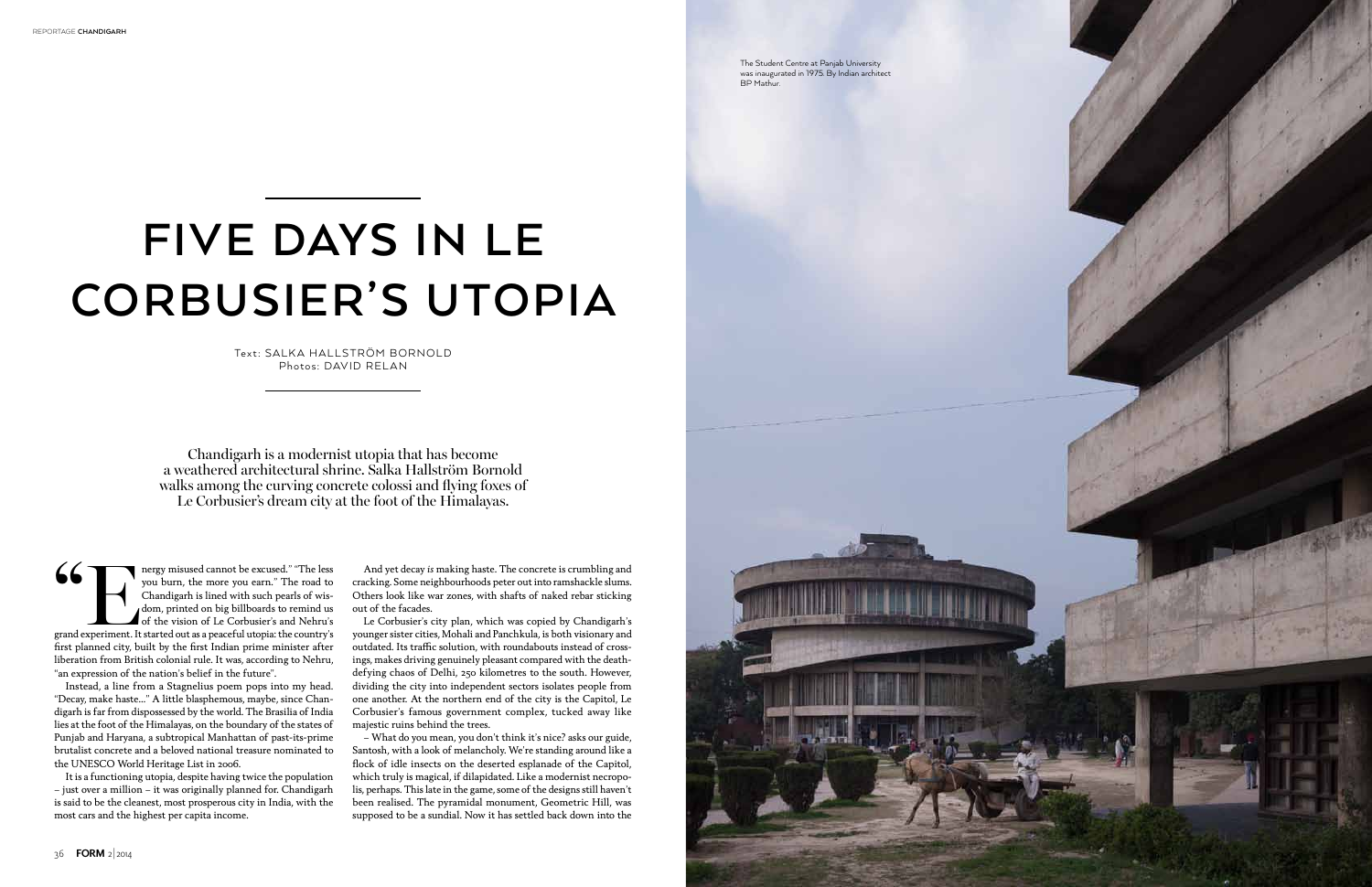

earth and is overgrown with grass. The monument with the open iron hand – the symbol of Chandigarh, "open to receive, open to give" – which moves like a Picasso windsock despite its weight, stands in a sunken amphitheatre whose acoustics eliminate the need for microphones and loudspeakers. Yet it has never been anything other than a tourist attraction.

– Oh yes, it's going to be renovated; there's a maintenance plan and a budget, says Santosh. Santosh was born in Chandigarh, one of many relatives of the villagers who made their land available to the city when it was being planned in the 1950s.

– They built for government personnel first, when western Punjab went to Pakistan and they built Chandigarh to replace the provincial capital of Lahore. It took a long time – 30–40 years – before ordinary Indians wanted to live here. They didn't understand the infrastructure, didn't understand the houses. Now lot prices are through the roof. It has become the city everybody wants to live in.

From the outside, the three colossi look prehistoric in their immensity: the High Court, the Secretariat and the Palace of the Assembly, which is shared by two state governments. The Capitol is cordoned off by barbed wire and populated by sleepy soldiers and women who slowly, Sisyphus-like, sweep the paving stones with tiny homemade brooms. You have to go through the bureaucratic wringer to get in. There are several security checks, includ-

Extablishment Statute of the Land in 1959, is both authoritarian and poetically formulated, like a proclamation. It is *Establishment Statute of the Land* in 1959, is both authoritar**i** ian and poetically formulated, like a proclamation. It is venerated as if it were a tablet of commandments. The architect admonished the residents to be guardians of Chandigarh and "save it from whims of individuals." Human scale should prevail, placing the people "in touch with the infinite cosmos and nature". Parks and the artificial Sukhna Lake were to be spared "the curse

ing a body search and a variety of paperwork. A guard guides us through a tiny fraction of the interior rooms, through winding staircases, looking out through oval ventilation holes and completely losing any sense of where we are. The place is a study in dictatorial scale, geometric harmonies and sculptural concrete, from the arched brise-soleil roof of the Assembly to the broken facade patterns of the Secretariat and the High Court. Le Corbusier, who started out as a watchmaker in his native Switzerland, built in mechanical functions. Windows and ceilings are placed at ingenious angles to generate a pleasant indoor climate. It works like a Swiss watch.

- You like it? the bureaucrat wants to know.
- Of course.
- Thank you, thank you.

And yet decay is making haste. The concrete is crumbling and cracking. Some neighbourhoods peter out into ramshackle slums. Others look like war zones.



Ghandi Bhavan (1962) by Pierre Jeanneret used to stand in a pool of water, but not anymore. Below: Staff housing in 22, by Jane Drew and Maxwell Fry.



Student work in the backyard of the College of Arts (1959), designed by Le Corbusier. The sculpture is made of garbage.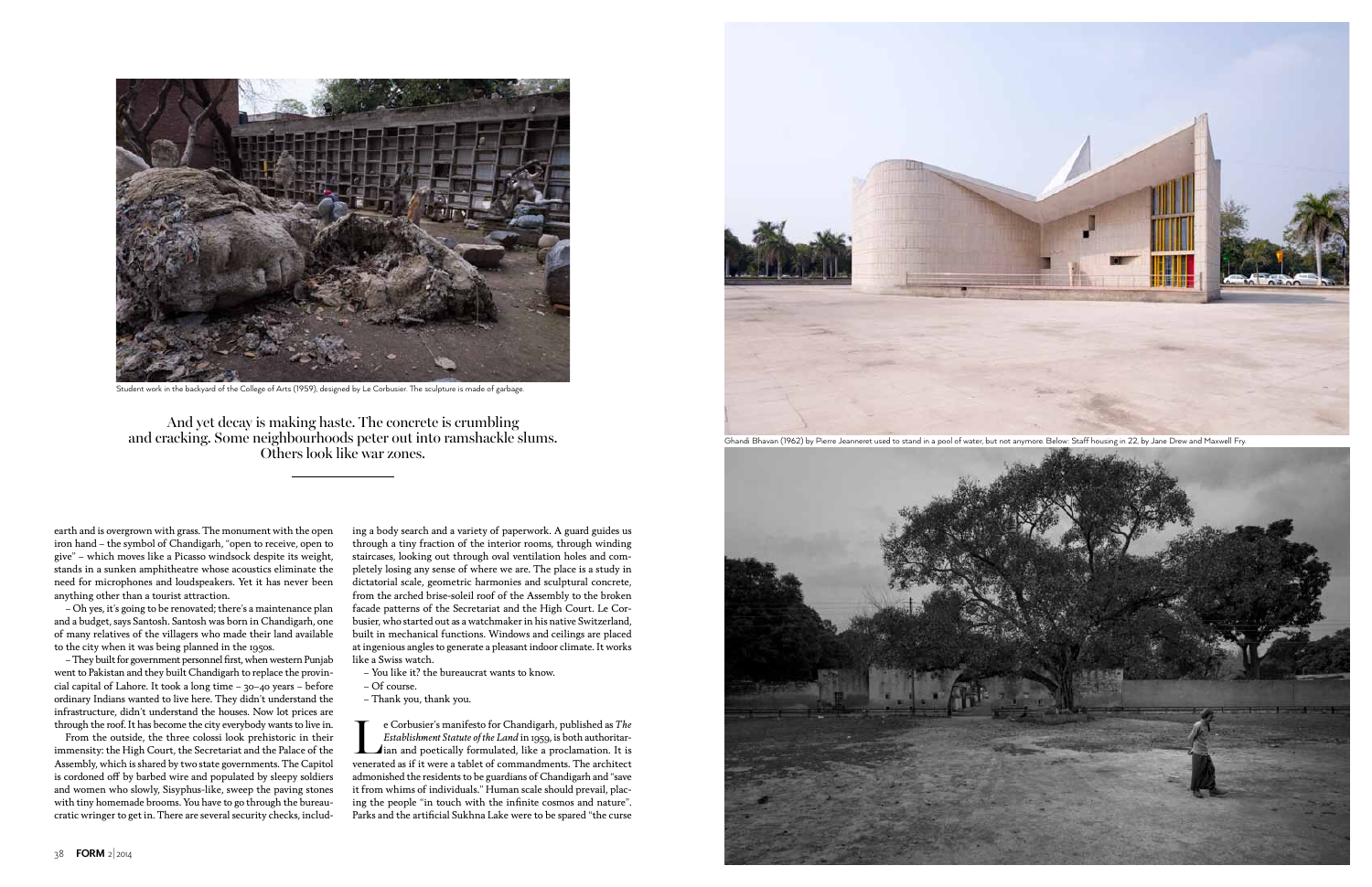of noise". The only building materials permitted were concrete, brick and stone. Memorials dedicated to individuals would be limited to bronze plaques, for "the age of personal statues is gone". Instead, the city should be perfused with sublime art. "The seed of Chandigarh is well sown," Le Corbusier proclaimed. "It is for the citizens to see that the tree flourishes."

Has the tree of Chandigarh borne fruit? In my five days in the city, I meet no-one who isn't proud to live in Le Corbusier's megalomaniacal masterpiece.

– It's better here than in the villages – cleaner and nicer than anywhere else in India, says J.P. Singh. He is a Sikh, a teacher of graphic design at the Le Corbusier-designed Government College of Art, and a native of Chandigarh. Singh shows off the gracious design of the school and its clever functional solutions, such as the runoff-watered interior courtyard and the fine natural light.

– Look, he says, pointing to the high windows up near the ceiling.

– The beauty of this building is in its space and light. We like it because we don't need electricity; we always have daylight and cool air. It's big, too. I can let the students go here to create whatever they like. They're like kids at a playground.

Singh brings us out to the outdoor studio, where a few students are chipping away at sculptures in the open air.

– There isn't any ism influencing young artists today. We are

in a phase of experimentation at the intersection of modernity and historic Indian art.

**What period are we talking about?**



– The Mughal period. Cave paintings.

As it turns out, the human scale isn't all that human after all. Though the walkways seem to have been drawn to accommodate tanks, you can't walk in Chandigarh: the distances are too great and the pavements too broken. In the heart of the city, in sector 17, there's a giant square that could have been imported from a European city. It is apparently chronically deserted. The little in-between spaces are full of life, however. Monkeys strut like gangsters down the endless roadsides, and colonies of giant bats known as flying foxes can be found here and there, sleeping like inverted parasols in the trees. When they stretch their wings, you can see their fox faces and red bellies. I am assured that they only eat flowers and fruit.

– It's a lot more Indian now, says Jürg Gasser. He is an architectural photographer from Zürich, and first visited Chandigarh in 1971, to visit and photograph his old friend M.N. Sharma, Chandigarh's first Indian chief architect.

– A jungle of life has taken over. In the future, only the skeletons of the buildings may be left. Life is stronger than architecture.

In July 1965, he wanted to make a film on Le Corbusier and had

It took a long time before ordinary Indians wanted to live here. They didn't understand the infrastructure, didn't understand the houses. Now lot prices are through the roof. It has become the city everybody wants to live in.



The houses in Chandigarh are still designed according to Le Corbusier's strict rules.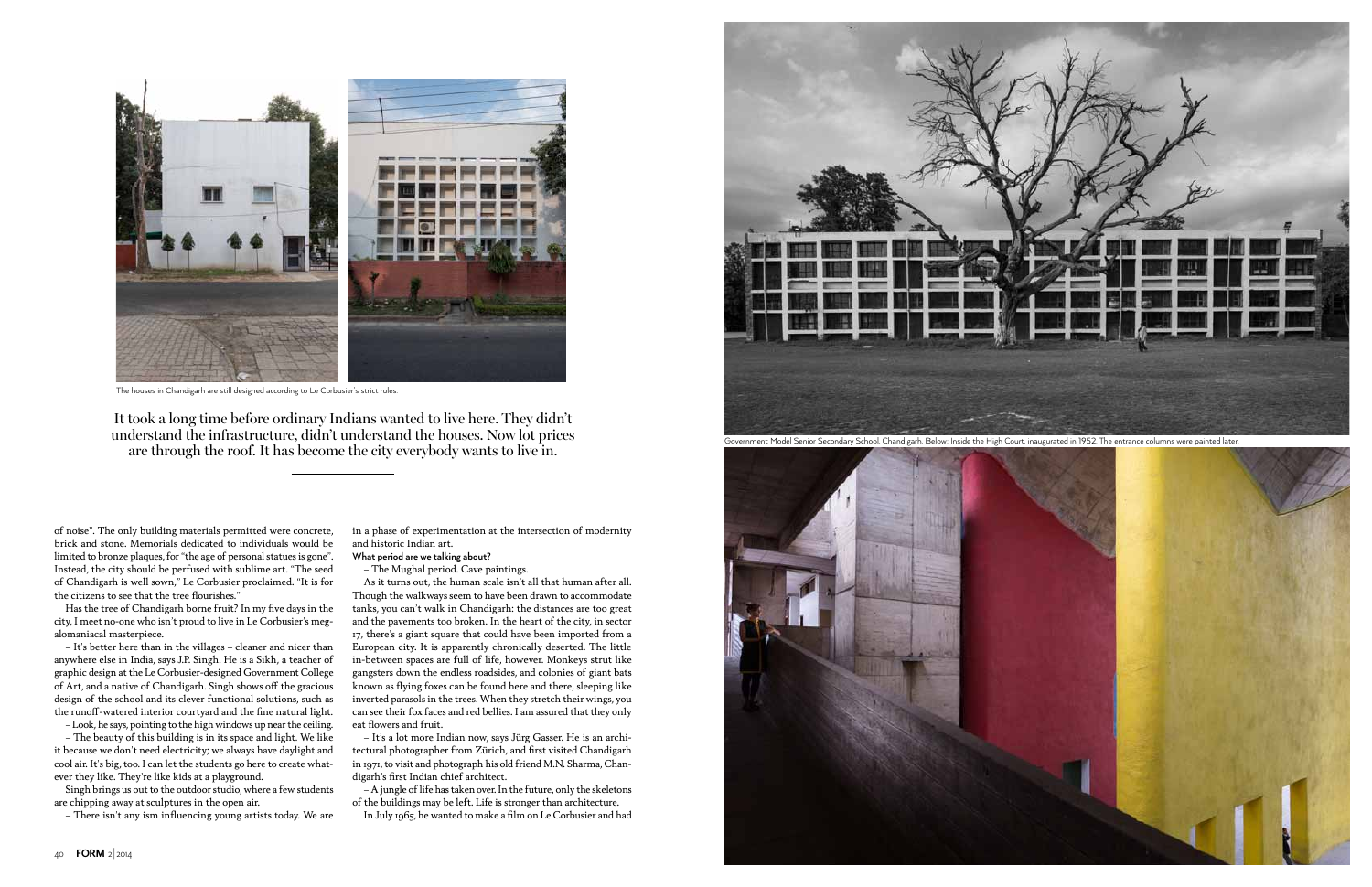## culture were found in sector 17. An older Chandigarh may very well be buried under the new, like a weathered blueprint swaddled in earth.

a brief meeting with him. A month later, the great man took a holiday at his hermit's cottage, Le Cabanon, on the French Riviera. He swam out into the sea and died. – He had a powerful aura, as I recall. This was not somebody you argued with. I was like a little kitten, and he was a lion. Three years later, young Jürg visited Le Corbusier's Indian dream city. – At the time, 15,000 people lived here, and there were a couple hundred cars. Cows wandered around freely, and the remains of villages could still be seen. I could go anywhere I wanted, in and out of the government buildings, without anybody asking any American architect Albert Mayer. Not until 1950 was the job taken over by the then 60-something Swiss–French architect Charles-Édouard "Le Corbusier" Jeanneret-Gris. The plan has come to be described as a metaphor for the human body, with the Capitol Complex as the city's head. The university is its right arm and industry its left. The shopping district is the heart, and through the middle of the city centre run the lungs – a park called the Leisure Valley and a surprisingly impractical, water-intensive rose garden. The sectors, the rectangular cells of the city grid, were planned as identical 800 by 1,200 metre microcosms, their interiors shaped in figure-eights, with services and parkland at the core.

– Le Corbusier had no particular experience working in a subtropical climate, other than having been a consultant to Oscar Niemeyer in Rio de Janeiro. So they hired a British couple who had that expertise, Jane Drew and Maxwell Fry. And Le Corbusier's cousin, Pierre Jeanneret. Jeanneret lived here for a long time, until 1965. Le Corbusier only came once a year or so.

The history of the city is on display behind glass and frames at another of Chandigarh's holy sites, the old architect's **L** office in sector 19. The modestly designed concrete box where Le Corbusier commanded his army of architects is now a museum full of his bombastic letters and documents. Inside, in a glass case, is a model of the Governor's Palace, the fourth colossus

The original city plan was drawn up by the socially engaged

## Several years after Le Corbusier's death, leavings from the Indus Valley<br>culture were found in sector 17. An older Chandigarh may very well be buri<br>under the new like a weathered blueprint swaddled in earth

questions. – It's not wrong to build a new city, but it's impossible to con-

He shows me his pictures from the 1960s of the embryonic Chandigarh, full of half-finished and finished residences and institutions on a gravel plain: Le Corbusier's blindingly white visions in concrete plunked down in an Indian landscape of cattle and farmers. – Le Corbusier separated all the functions – you were supposed to live in one place and work in another. But functions change. Today you can work at home on a computer. Le Corbusier couldn't have predicted that.

serve it, says Jürg Gasser.



The sunken amphitheatre, below the Open Hand monument. In the background: Geometric Hill, the Secretariat (1953) and the Palace of the Assembly (1955).